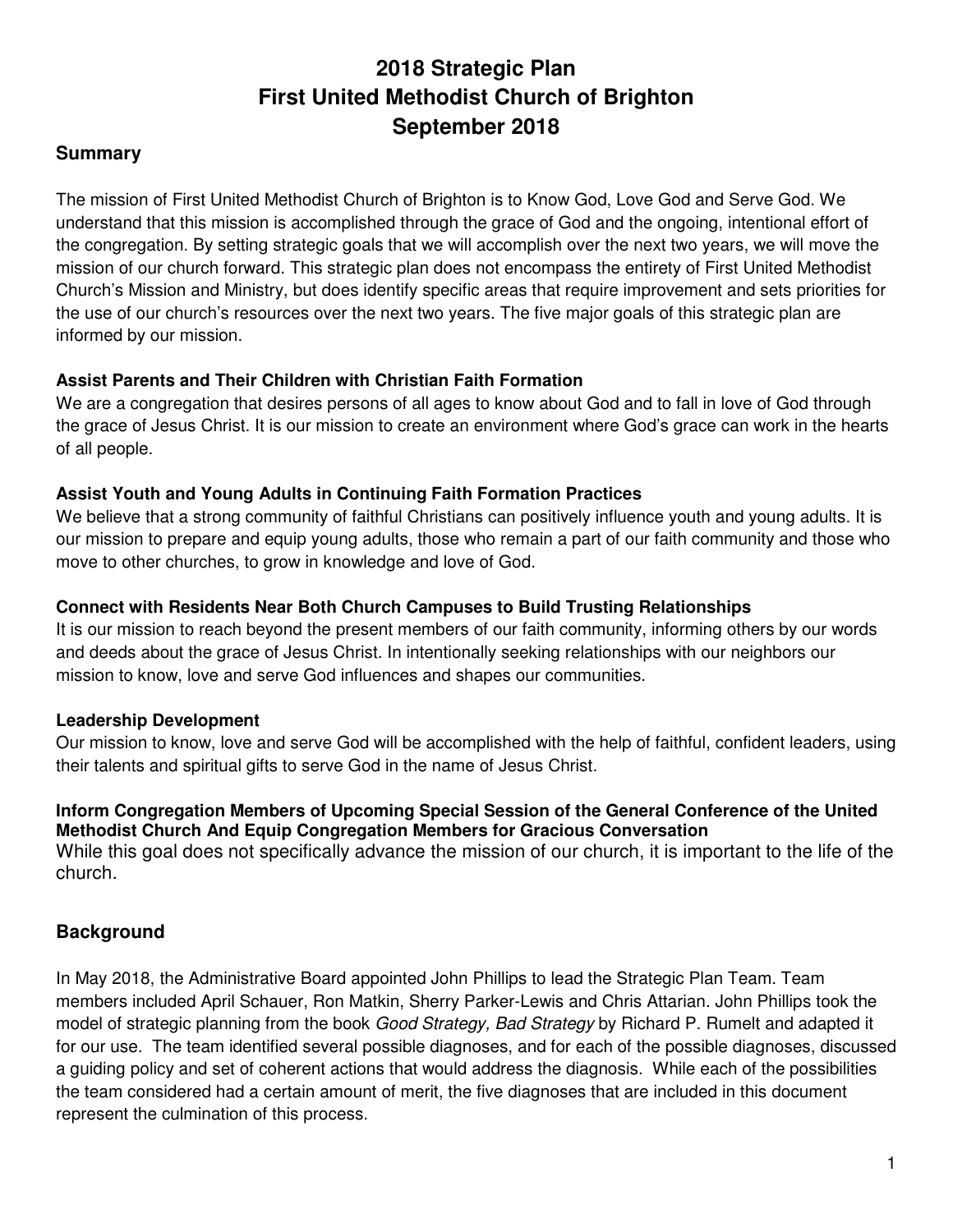According to the United Methodist Church, vital congregations set goals for the following reasons:

- 1. Give clarity and focus to ministry. Clarity and focus connect disciples to purpose and focuses their attention toward the purpose of the church.
- 2. Move the church forward. Without goals, congregations can become stuck in a rut, doing the same things over and over without making progress.
- 3. Create greater accountability. Goals that are prayerfully developed and discerned with God in mind keep us accountable to the ministry of Jesus Christ. Holy Spirit inspired goals that are achieved make us more like the body of Christ.
- 4. Make the congregation better. There is a saying, you do not have to be sick to get better. Good goals make us better. Not simply for the sake of being better alone, but make us better for serving the community.
- 5. The United Methodist Church believes God's love for the world is an active and engaged love, a love seeking justice and liberty. We cannot just be observers.

## **Process**

The team met seven times to work on the strategy and collaborated between meetings using Google Docs, each authoring parts of the plan.

# **Guiding Team**

This Strategic Plan is respectfully submitted to the Administrative Board, which requested this work be completed for its September 2018 meeting, and if adopted by the board, the task of monitoring and guiding the implementation of this plan will belong to the Administrative Board.

### **Goal One - Assist Parents and Their Children with Christian Faith Formation**

**Diagnosis**: The goals and priorities of parents of children and youth have shifted in the last two decades. While parents work to instill values in their children, the church is not a primary place for that to happen for many. What do parents want for their children? How can the church work with parents to meet their goals for raising children? Can those aspirations be met by becoming a disciple of Jesus Christ?

**Guiding Policy:** The Church will communicate with parents to learn what they want for their children, finding ways to keep Christ as a priority in the busy family life, and create innovative ministries to meet the needs of the changing family culture.

- 1. The Administrative Board will appoint a team to work with the Directors of Children's Ministries and Youth Ministries to talk with parents in both communities who often miss service due to conflicting children's activities. The team will be in place by November 13, 2018.
- 2. The team will poll the parents to learn what they want for their children. The data collection will be complete by May 14, 2019. Questions may include the following:
	- a. What values are important to your family?
	- b. How does being a Christian influence your decisions as a family?
	- c. How do you prioritize activities for your children and the family as a whole?
	- d. What influences your decision for attending worship and faith formation classes?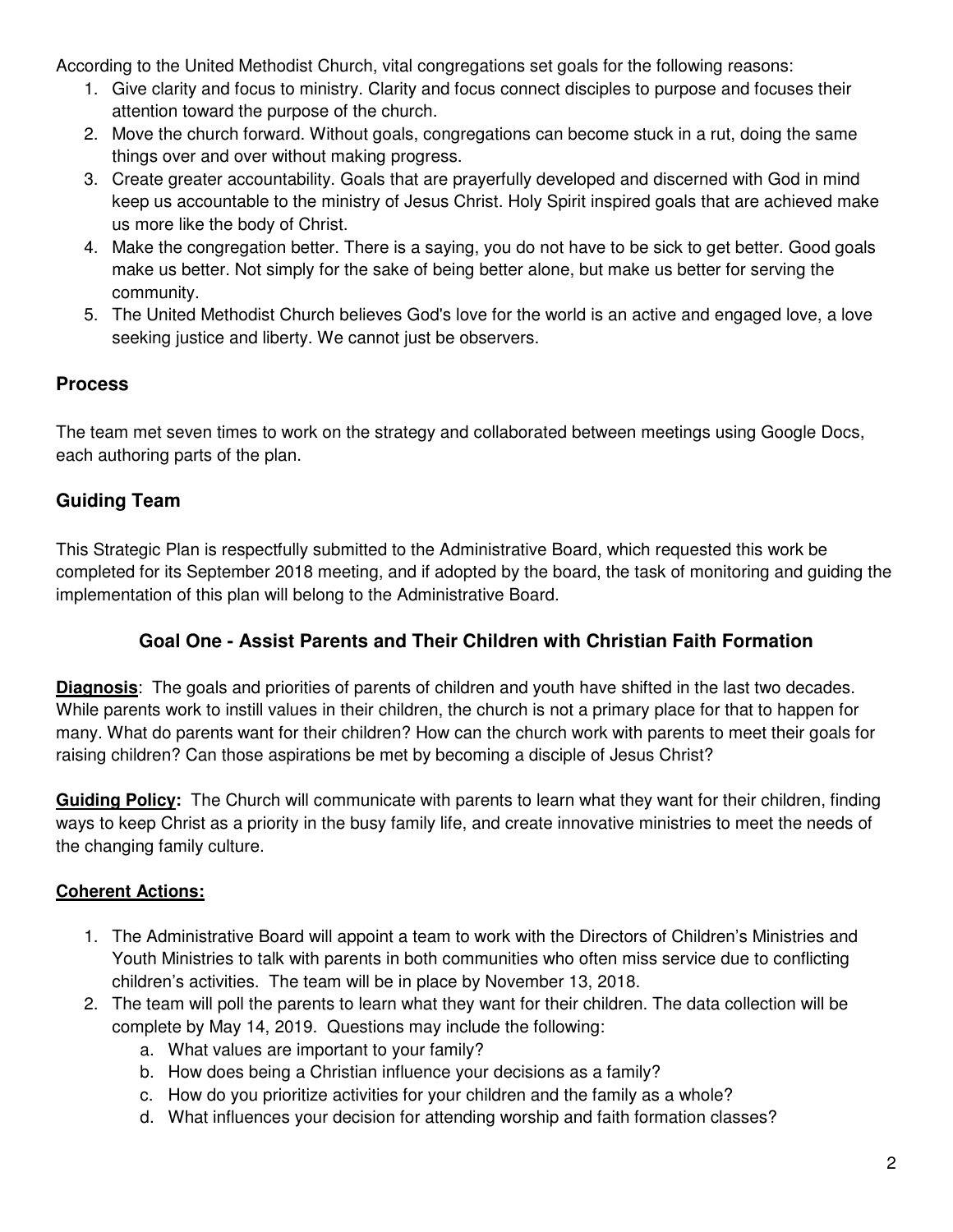- e. How has the church helped in faith formation for your family? What can the church do to help in faith formation for your family?
- 3. The team will consider data collected and develop a proposal and recommendations for events and creative programming at both campuses, incorporating the needs and suggestions of the families interviewed. The proposal will be made to the Administrative Board for approval at the June 2019 meeting of the Administrative Board.
- 4. The team will determine a metric to measure the success and sustainability of discipleship programming and include these in the report to the Administrative Board by September 14, 2019.

### **Goal Two - Assist Youth and Young Adults in Continuing Faith Formation Practices**

**Diagnosis**: Each year the church experiences a decline of interest by its young people following their confirmation and this decline continues until graduation, when these young people move away from our communities and the church, in some cases never to join the congregation in worship again. Those youth and young adults joining the church are fewer in number than those leaving on an annual basis. Our church lacks a cohesive program to retain young people from their teen years on and to attract young adults that move into our Brighton and Whitmore Lake communities.

**Guiding Policy**: Our church will seek an active connection with young adults in the 15 to 25-year-old range and create a relationship of mutual Christian support, relevance, and prayer for young adults during these transitional years.

- 1. The Administrative Board will direct the Director of Youth Ministries to select confirmation mentors who will agree to focus on this age group beyond the end of the confirmation program. The Administrative Board will appoint a leader for this mentor group that will be known as the Youth Engagement Team. The team shall be in place by Confirmation Sunday, May 5, 2019.
- 2. The Youth Engagement Team will reach out to our church's high school students and graduates and conduct interviews designed to explore meaningful ways to continue to interact with this age group, using tools and methods appropriate for their diverse location and interests.
- 3. The Youth Engagement Team will consider the input gathered through the interview process to design one or more live events for the age group convenient for their workload, study load, and travel patterns and multiple electronic or print communications during the year. The first event will occur no later than December 31, 2019.
- 4. The Youth Engagement Team will identify life transition points like confirmation, graduation, moving, marriage, etc., and create actions that support the young people in this age group and promote an ongoing relationship between them and the church. A plan for these actions will be in place by October 15, 2019.
- 5. For high school graduates that plan to leave the community, the Youth Engagement Team will actively promote worship options in the congregant's new community and seek feedback from the age group about worship options to be shared with other young adults.
- 6. The Youth Engagement Team will read one or more books or current research and best practices for engaging young adults in faith development, discovering ways to be more relevant to the age group by September 2019.
- 7. The Youth Engagement Team will present a written report to the Administrative Board's October 15, 2019 meeting with specific actionable recommendations, including if appropriate, budget requirements and leadership recommendations, to grow and improve the effort in the following two years.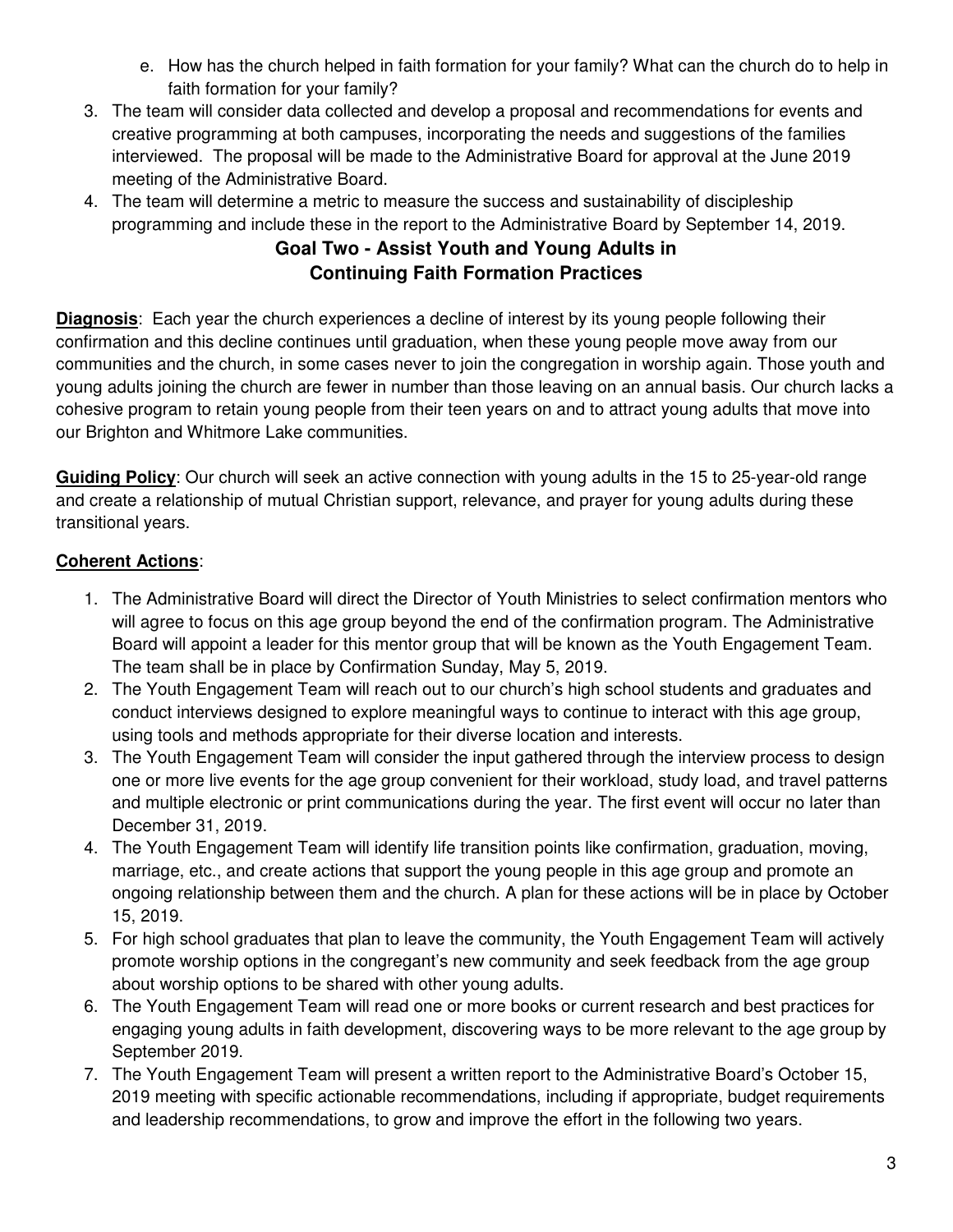### **Goal Three - Connect with Residents Near Both Church Campuses To Build Trusting Relationships**

**Diagnosis**: The congregation is not connected with many residents in the immediate area surrounding both church campuses. We have not cultivated relationships with our immediate neighbors (within 20 minute walking distance) at either our Brighton or Whitmore Lake campus.

Healthy, personal relationships contribute to the health of the individual and the community as a whole. Jesus modeled being in relationship to bring the kingdom of God near. We make disciples of Jesus Christ most effectively in trusting relationships. We have had success in establishing relationships with some residents at Mill Pond Manor Apartments and additional Bridge Events can build on the success of this model.

**Guiding Policy:** The Church will extend its culture of care and connection into the community that immediately surrounds both church campuses. Our connection with our neighbors will be both transactional and relational.

- 1. With input from Rev. Sherry Parker-Lewis and Rev. Bob Fuchs, the Administrative Board will appoint an Outreach Team and a chairperson for the team by November 15, 2018. A minimum of two members of the Missions Committee will be on this team.
- 2. The Outreach Team will seek input from the Mill Pond Manor Team, both for what is working in that ministry and what has not worked as hoped.
- 3. The Outreach Team will collect data from demographic studies and personal interviews with neighbors of both campuses. **Data will be collected by February 28, 2019**. Data collection may include interviews with nearby residents, city and township officials, school administrators and local business owners. **Questions for may data collection include:**
	- a. Demographic description of population surrounding both campuses (Mission Insite).
	- b. General survey of values
	- c. Needs according to demographic groups
- 4. The Outreach Team will create, organize and host a "bridge event" for a specific neighbor population on each campus between May 1 and November 1, 2019. The team will recruit members of both campuses to assist with the event as needed. These events may or may not be held on the church campus. While the bridge event may have some transactional components, **the primary goals of the events will be to**:
	- a. Create an atmosphere where neighbor may connect with neighbor and with church members. (Building relationships)
	- b. Capture contact information for future event invitations (Create opportunity for future relationships)
	- c. Offer a way for connections made at event to continue. (Sustain efforts for connection)
	- d. Include "takeaways" that give information about upcoming events on both church campuses.
- 5. The Outreach Team will determine a metric for measuring effectiveness of bridge events and report to the Administrative Council their conclusions within **one month** of each Bridge Event.
- 6. The Outreach Team will celebrate the bridge events with a report to the congregation through a video or image presentation within **one month** of each event.
- 7. The Outreach Team will assess whether to continue outreach to a targeted neighboring population or create an event for another neighboring population.
- 8. The Outreach Team will plan and host two additional bridge events for 2020.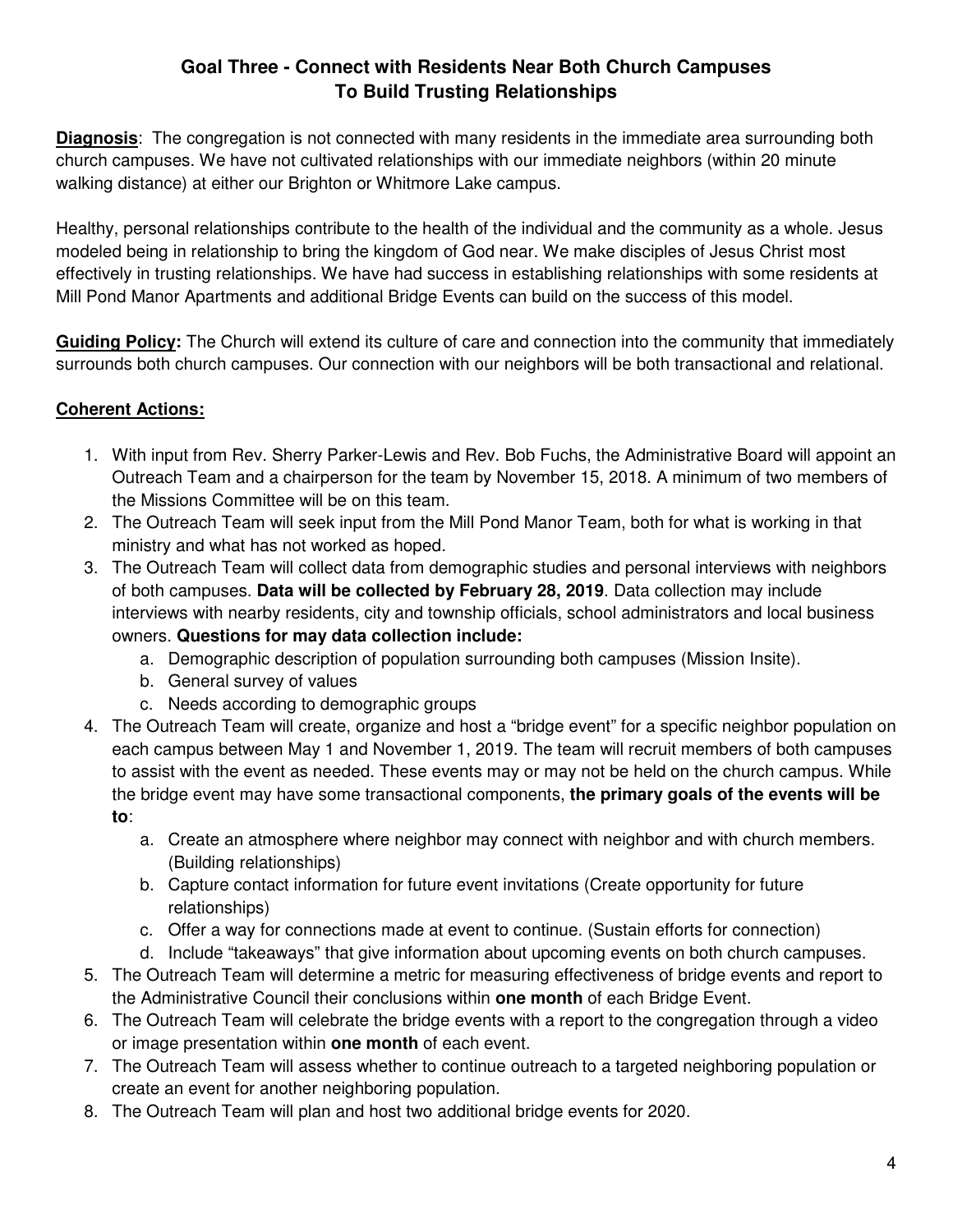- 9. The Finance Committee will budget for two bridge events hosted by our congregation in 2019 and two bridge events hosted in 2020. (A minimum of one event per year in each of the communities represented by our church campuses.)
- 10. The Outreach Team will enlist church members, groups, boards and committees to assist in retaining relationships established by bridge events.

### **Goal Four - Leadership Development**

**Diagnosis**: The 2015 Vital Church Initiative Report specified as a primary area of concern Leadership Development. The 2016 Strategic Plan did not address this concern directly. Instead it focused on bringing ministries into alignment with the vision and mission of the church. This focus has resulted in positive change. In order to maintain this, however, we need to now focus on developing the leadership talent throughout all the ministries of the church. The church fails to recognize, organize, and fully develop its volunteer talent.

**Guiding Policy:** Service in the name of Jesus Christ is essential for practicing Christians. The Church will implement an intentional procedure for recruiting members into ministries of the church, evaluating the fitness of individual volunteers, and developing the gifts and effectiveness of leaders and volunteers. All to be informed by our spiritual gifts inventory.

- 1. The Administrative Council will implement a formal procedure for recruiting members into ministries of the church, informed by our ongoing spiritual gifts inventory and overseen by the **Committee on Nominations and Leadership Development** (CNLD) as defined in the United Methodist Book of Discipline, paragraph 258.1.
	- a. A spiritual gifts inventory will be conducted for all members annually
	- b. The Adult Discipleship Development Team will link gifts to particular ministries and based on personal inventory results, encourage members to become involved.
- 2. The Committee on Nominations and Leadership Development will conduct annual reviews of leaders of all ministries in order to assess leadership and abilities in their areas of ministry and need for nurturing of appropriate gifts.
	- a. The Administrative Board will appoint a team that will include representatives from the Adult Discipleship Team and CNLD, to evaluate and determine types of spiritual gifts, skills, and other attributes that are best suited to selected ministries. An example of a tool that the team may use is a KASOs approach (Knowledge, Abilities, Skills and Other), "Personal Style" out of Willow Creek, and other similar tools may be used. (Deadline Christmas 2018)
	- b. A small group of 3-4, selected from the CNLD, will interview ministry leaders once a year. These interviews can be conducted throughout the year. The purpose of the interview is to garner the leader's evaluation of the members of his/her ministry and what developmental resources may be useful. Also, the interview is to determine the fitness, performance, and needs of the leader, identify emerging leaders, and encourage leadership from within the ministry.
- 3. The CNLD will find the expertise to train leaders and committed volunteers in order to maximize their effectiveness and realize their spiritual gifts in our ministries. This may involve organic resources or external consultants or workshops, as needed. (Spiritual Kaizen may be a good tool to aid in leadership development, progression/succession is another strategy of leadership development that may be considered)